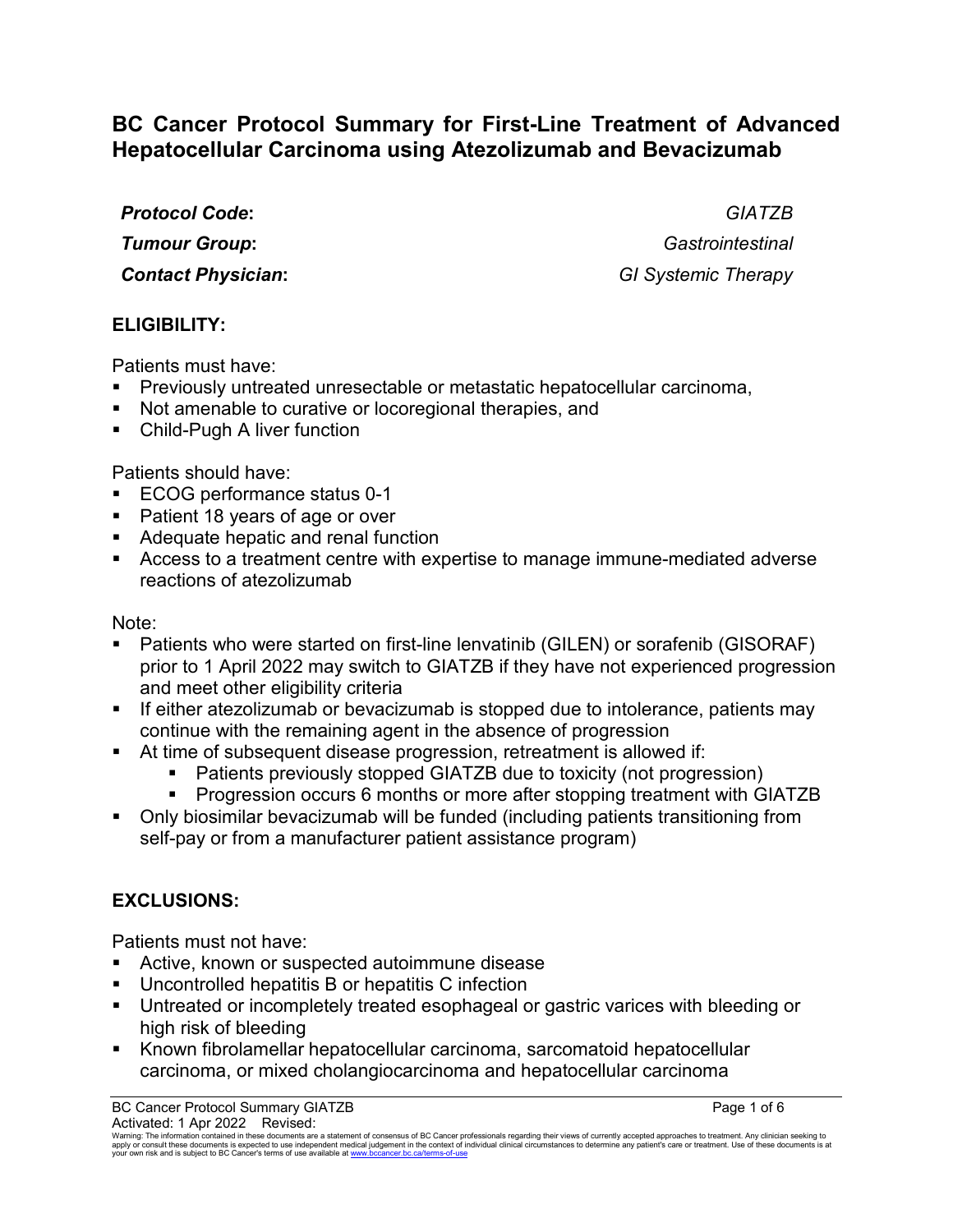# **CAUTIONS:**

- Patients with: 1) uncontrolled hypertension or congestive heart failure; 2) myocardial infarction or stroke within 3 months; 3) bleeding diathesis; 4) recent (less than 6 months) arterial or venous thromboembolism; 5) renal disease including proteinuria; 6) major surgery within 4 weeks; 7) local therapy (including TACE) within 4 weeks
- Patients on therapeutic anticoagulation
- **Patients with long term immunosuppressive therapy or systemic corticosteroids** (requiring more than 10 mg predniSONE/day or equivalent)

## **TESTS:**

- **Baseline:** CBC and differential, creatinine, ALT, alkaline phosphatase, total bilirubin, LDH, INR, albumin, sodium, potassium, TSH, morning serum cortisol, dipstick or laboratory urinalysis for protein, blood pressure measurement, chest x-ray or CT chest. Optional : calcium, alpha-fetoprotein (AFP),
- **Prior to each cycle:** CBC and differential, creatinine, ALT, alkaline phosphatase, total bilirubin, LDH, sodium, potassium, TSH, blood pressure measurement
- **Prior to each even numbered cycle:** dipstick or laboratory urinalysis for protein,
- 24 hour urine for protein if occurrence of proteinuria (dipstick urinalysis shows 2+ or 3+ or laboratory urinalysis for protein is greater than or equal to 1g/L)
- Blood Pressure measurement to be taken pre and post dose for first 3 cycles only and then pre-therapy with each subsequent visit
- **If clinically indicated:** AFP, morning serum cortisol, lipase, glucose, calcium, serum or urine HCG (required for women of child bearing potential if pregnancy suspected), free T3 and free T4, serum ACTH levels, testosterone, estradiol, FSH, LH, ECG, chest x-ray or CT chest
- Weekly telephone nursing assessment for signs and symptoms of side effects while on treatment (Optional).
- For patients on warfarin, weekly INR until stable warfarin dose established, then INR at the beginning of each cycle. See Precautions.

### **PREMEDICATIONS:**

- **Antiemetics are not usually required.**
- If required, antiemetic protocol for low emetogenicity (see [SCNAUSEA\)](http://www.bccancer.bc.ca/chemotherapy-protocols-site/Documents/Supportive%20Care/SCNAUSEA_Protocol.pdf).
- **If prior infusion reactions to atezolizumab:** diphenhydrAMINE 50 mg PO, acetaminophen 325 to 975 mg PO, and hydrocortisone 25 mg IV 30 minutes prior to treatment

Warning: The information contained in these documents are a statement of consensus of BC Cancer professionals regarding their views of currently accepted approaches to treatment. Any clinician seeking to<br>apply or consult t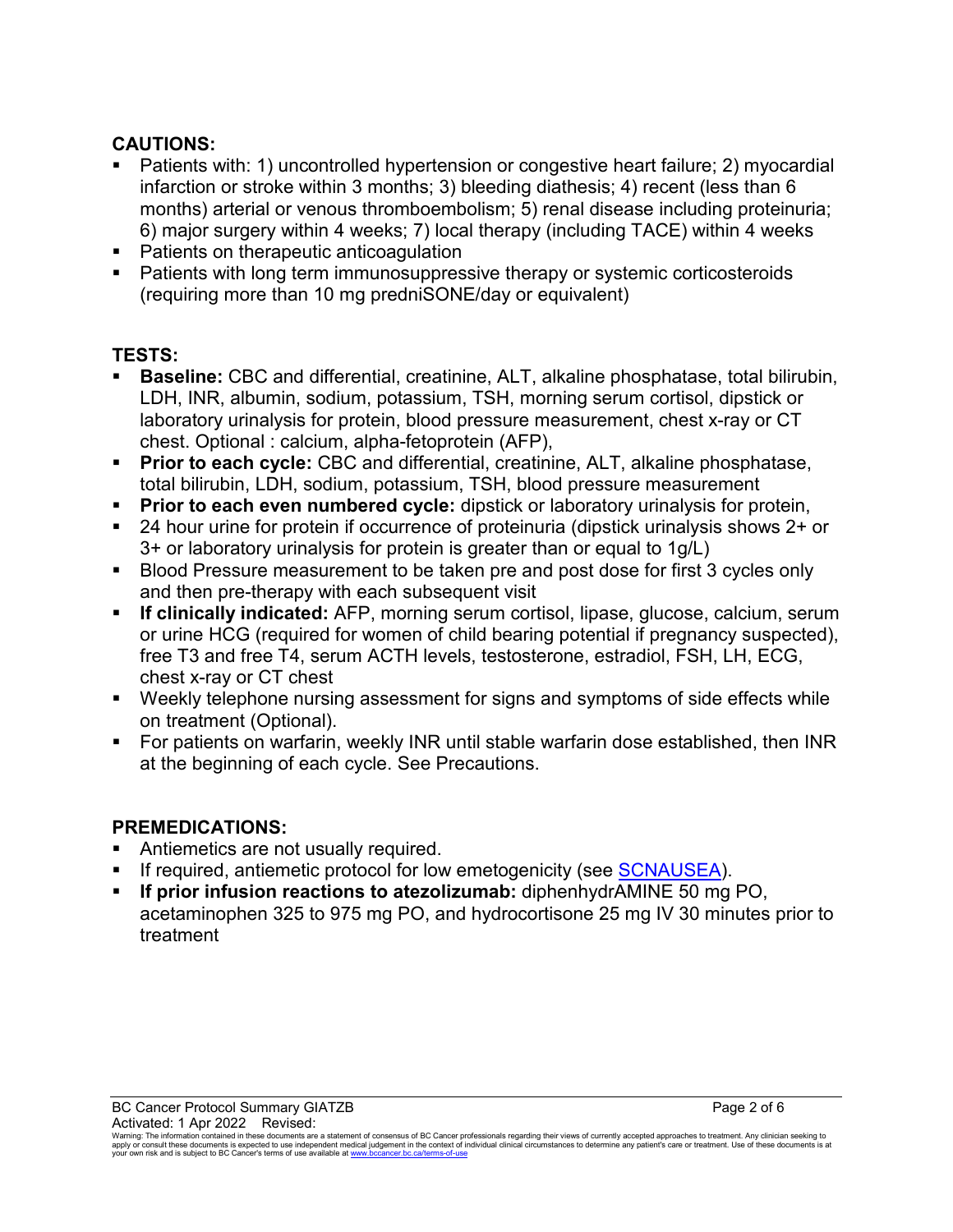#### **TREATMENT:**

A cycle equals -

| Drug         | <b>Dose</b>   | <b>BC Cancer Administration Guideline</b>           |
|--------------|---------------|-----------------------------------------------------|
| atezolizumab | 1200 mg       | IV in 250 mL NS over 1 hour*                        |
| bevacizumab  | 15 mg/kg $**$ | IV in 100 to 250 mL NS over 30 minutes to 1 hour*** |

Repeat **every 3 weeks** until disease progression or unacceptable toxicity.

*\* Subsequent infusions may be given over 30 minutes if the first infusion is welltolerated*

**\*\*** *The bevacizumab dose should be recalculated for patients who experience more than a 10% change in body weight.*

**\*\*\*** *First infusion over 60 minutes; subsequent infusions over 30 minutes. Observe for fever, chills, rash, pruritus, urticaria or angioedema and stop infusion and contact the physician if any of these occur. Infusion reactions should be treated according to severity. If the bevacizumab infusion is restarted, then it should be given at an initial rate of 60 minutes or longer.*

*If acute hypertension (increase in BP measurement of greater than 20 mm Hg diastolic or greater than 160/100 if previously within normal limits) occurs during bevacizumab infusion – stop treatment. Resume at ½ the original rate of infusion if blood pressure returns to pretreatment range within one hour. If blood pressure does not return to pretreatment range within one hour – hold bevacizumab and subsequent infusions of bevacizumab should be given over 3 hours. Acute hypertension that is symptomatic (e.g. onset of headaches or change in level of consciousness) or BP measurement of greater than 180/110 that does not improve within one hour of stopping bevacizumab is an urgent situation that requires treatment.*

Warning: The information contained in these documents are a statement of consensus of BC Cancer professionals regarding their views of currently accepted approaches to treatment. Any clinician seeking to<br>apply or consult t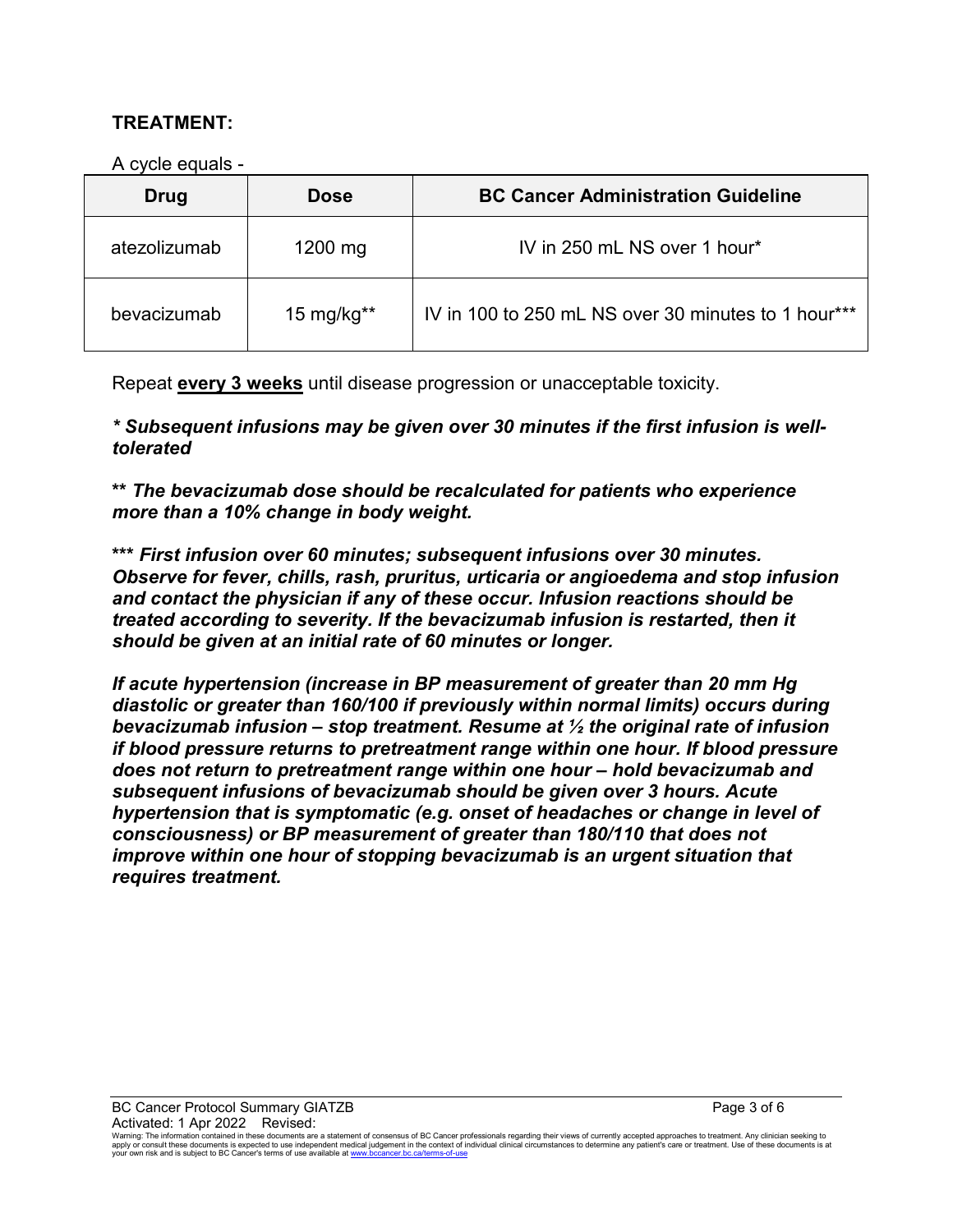#### **DOSE MODIFICATIONS:**

**Atezolizumab:** No specific dose modifications. Toxicity managed by treatment delay and other measures (see **SCIMMUNE** protocol for management of immune-mediated adverse reactions to checkpoint inhibitors immunotherapy, [http://www.bccancer.bc.ca/chemotherapy-protocols](http://www.bccancer.bc.ca/chemotherapy-protocols-site/Documents/Supportive%20Care/SCIMMUNE_Protocol.pdf)[site/Documents/Supportive%20Care/SCIMMUNE\\_Protocol.pdf\)](http://www.bccancer.bc.ca/chemotherapy-protocols-site/Documents/Supportive%20Care/SCIMMUNE_Protocol.pdf).

#### **Bevacizumab:**

#### **1. Proteinuria:**

There are 3 different measures of proteinuria that may be used to assess the need for modification of bevacizumab therapy – urine dipstick analysis (measured in + values), laboratory urinalysis for protein (measured in g/L) and 24-hour urine collections for protein (measured in g/24 hours).

| Degree of Proteinuria                                                                                         |                                                                                                                                                                                                                                        |
|---------------------------------------------------------------------------------------------------------------|----------------------------------------------------------------------------------------------------------------------------------------------------------------------------------------------------------------------------------------|
| Neg or 1+ dipstick or less than 1<br>g/L laboratory urinalysis for protein                                    | Administer bevacizumab dose as scheduled                                                                                                                                                                                               |
| 2+ or 3+ dipstick or greater than or<br>equal to 1 g/L laboratory urinalysis<br>for protein                   | Administer bevacizumab dose as scheduled. Collect 24-<br>hour urine for determination of total protein within 3 days<br>before the next scheduled bevacizumab administration.<br>Adjust bevacizumab treatment based on the table below |
| If urine dipstick shows $4+$ or 3 g/L<br>laboratory urinalysis for protein at<br>baseline or during treatment | Withhold bevacizumab and proceed with 24 hour urine<br>collection.                                                                                                                                                                     |

| 24-Hour Urine Total Protein (g/24 hours) | <b>Bevacizumab Dose</b>                                                                                          |
|------------------------------------------|------------------------------------------------------------------------------------------------------------------|
| less than or equal to 2                  | 100%                                                                                                             |
| greater than 2-4                         | Hold dose and recheck 24 hour urine every 2<br>weeks, resume therapy when less than or equal<br>to 2 $g/24$ hour |
| greater than 4                           | Discontinue Therapy                                                                                              |

Warning: The information contained in these documents are a statement of consensus of BC Cancer professionals regarding their views of currently accepted approaches to treatment. Any clinician seeking to<br>apply or consult t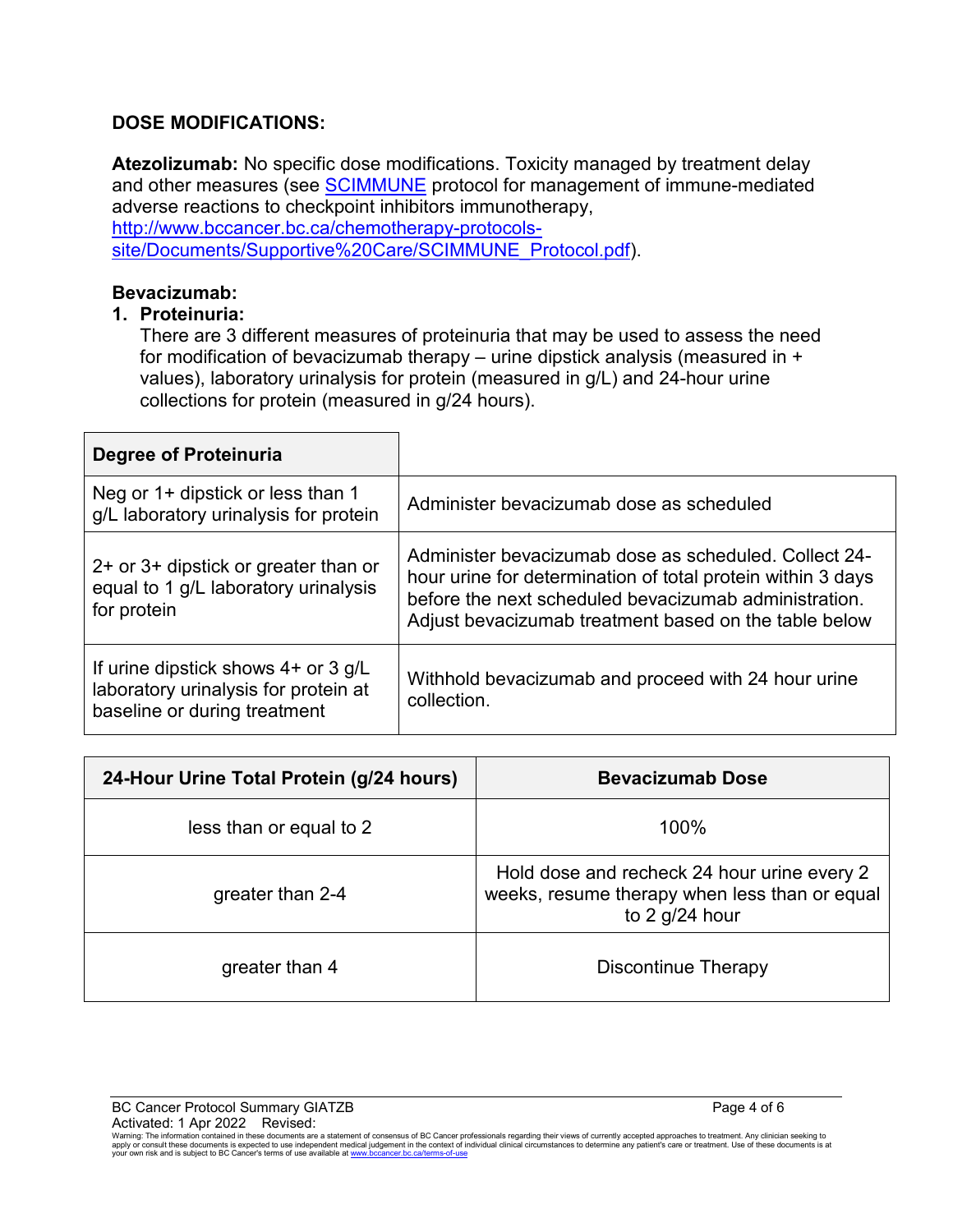### **2. Hypertension:**

| <b>Blood Pressure (mm Hg)</b>        | <b>Bevacizumab Dose</b>                                                   |
|--------------------------------------|---------------------------------------------------------------------------|
| less than or equal to 160/100        | 100%                                                                      |
| greater than 160/100<br>asymptomatic | 100%<br>Notify physician and start or adjust<br>antihypertensive therapy* |
| <b>Hypertensive Crisis</b>           | <b>Discontinue Therapy</b>                                                |

**\* Antihypertensive therapy may include hydroCHLOROthiazide 12.5-25 mg PO once daily, ramipril (ALTACE®) 2.5-5 mg PO once daily, or amlodipine (NORVASC™) 5-10 mg PO once daily.**

## **PRECAUTIONS:**

- **1. Serious immune-mediated reactions**: can be severe to fatal and usually occur during the treatment course, but may develop months after discontinuation of therapy. They may include enterocolitis, intestinal perforation or hemorrhage, hepatitis, dermatitis, neuropathy, endocrinopathy, pneumonitis, as well as toxicities in other organ systems. Early diagnosis and appropriate management are essential to minimize life-threatening complications (see [SCIMMUNE](http://www.bccancer.bc.ca/chemotherapy-protocols-site/Documents/Supportive%20Care/SCIMMUNE_Protocol.pdf) protocol for management of immune-mediated adverse reactions to checkpoint inhibitors immunotherapy).
- **2. Infusion-related reactions:** isolated cases of severe infusion reactions have been reported. Discontinue atezolizumab with severe reactions (Grade 3 or 4). Patients with mild or moderate infusion reactions may receive atezolizumab with close monitoring and use of premedication.
- **3. Infections:** Severe infections have been reported. Treat with antibiotics for suspected or confirmed bacterial infections. Hold atezolizumab for Grade 3 or 4 infections. Permanently discontinue for any grade of meningitis or encephalitis.
- **4. Gastrointestinal perforations and wound dehiscence:** Can be fatal. Typical presentation is reported as abdominal pain associated with symptoms such as constipation and vomiting. Bevacizumab should be discontinued in patients with gastrointestinal perforation or wound dehiscence requiring medical intervention.
- **5. Hemorrhage:** Bevacizumab has been associated with hemorrhage. Cases of CNS hemorrhage, some with fatal outcome, have been observed. Patients should be monitored for signs and symptoms of CNS bleeding. If Grade 3/4 hemorrhage occurs, discontinue bevacizumab. Patients with significant bleeding diatheses should not receive bevacizumab. Platelet inhibitory medications such as NSAIDS (including ASA at doses greater than 325 mg/day) should be discontinued prior to institution of bevacizumab. COX-2 inhibitors are permissible. For patients on warfarin, see Thrombosis.
- **6. Thrombosis:** A history of arterial thromboembolic events or age greater than 65 years is associated with an increased risk of arterial thromboembolic events with bevacizumab. If Grade 3 thromboembolic event or incidentally discovered pulmonary

Warning: The information contained in these documents are a statement of consensus of BC Cancer professionals regarding their views of currently accepted approaches to treatment. Any clinician seeking to<br>apply or consult t